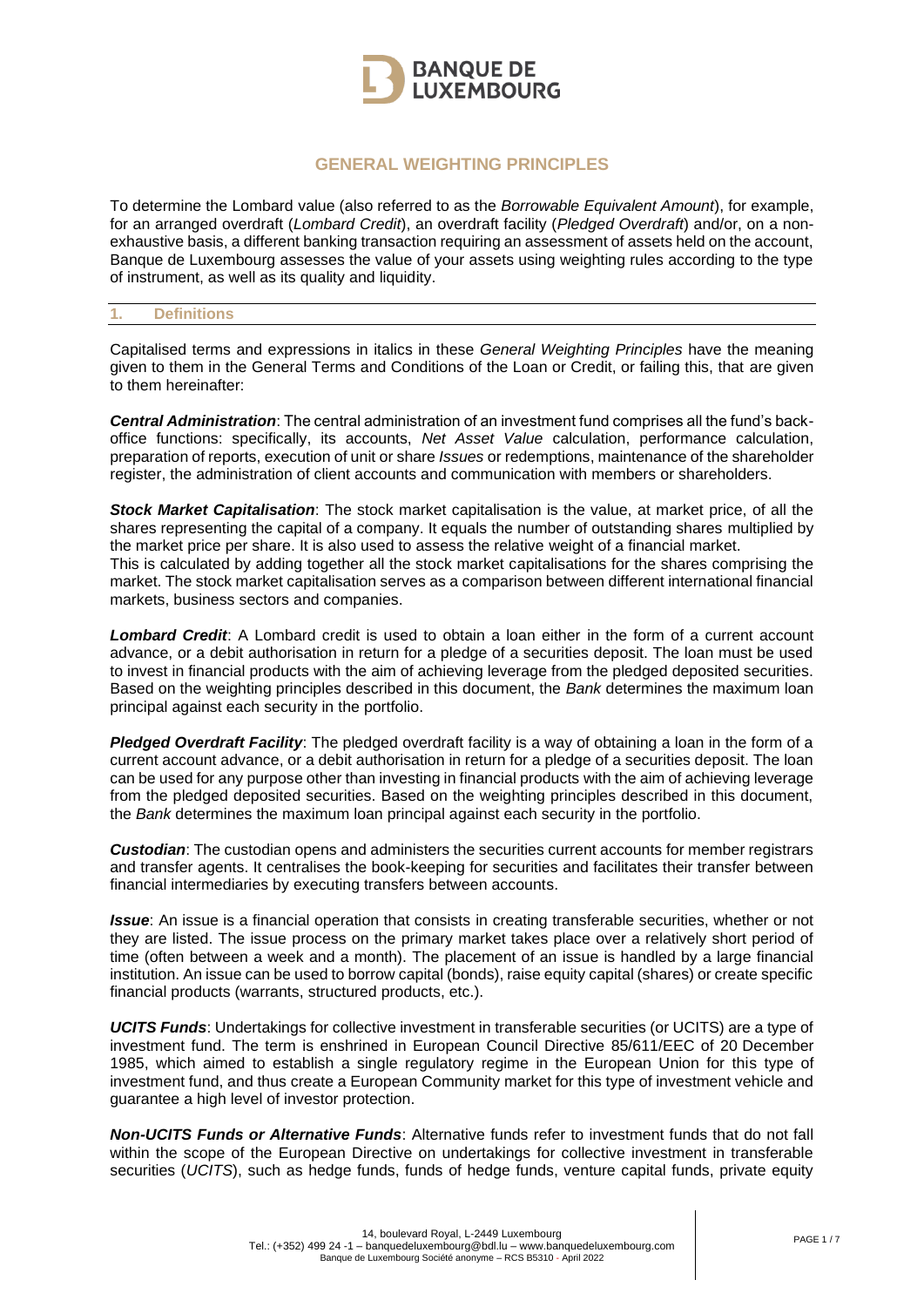

funds and real estate funds. There are no legal restrictions on the assets in which alternative funds can invest. Risk diversification rules are not as strict as they are for *UCITS*. Unlike *UCITS*, alternative funds do not benefit from a European passport to enable them to be marketed in all European Union member states once authorisation has been obtained in a member state.

*Maximum Drawdown*: This defines the maximum capital loss from a given point and its lowest subsequent correction (from peak to trough). It is an important indicator to measure the downside risk of a strategy and its capacity to climb back up.

*Convertible Bond*: Convertible bonds are a specific category of bonds. They are hybrid securities. The holder of a convertible bond can transform it into shares of the issuing company at a conversion ratio defined in the issue contract. The price of the bond varies according to the price of the share, and is hardly affected by bond market interest rates.

The issuer is able to finance itself more cheaply, as the yield offered on convertible bonds is lower than that on a traditional bond, while the investor enjoys the guarantee of a minimum yield.

If, during the conversion period, the market price of the share is higher than the conversion price (against the convertible bond), the investor can make substantial capital gains.

**Promoter**: The promoter is the name given to the body responsible for an investment fund's administrative, accounting and financial management, conducted on behalf of a financial institution or private clients.

*Rating*: The rating is an estimated grade given to a security (debt or property) issued by a government or a company. Several major global rating agencies (e.g. Moody's, Standard & Poor's, and Fitch) assess issuers and regularly publish their ratings.

*Net Asset Value (NAV)*: The net asset value is the price at a given moment (excluding fees) of a collective investment fund. It is equal to the fund's net assets divided by the number of units or shares outstanding. The net asset value fluctuates according to the valuation of the assets the fund owns, not according to the supply and demand of its units or shares.

#### **2. The basic principles are as follows:**

- a) The pledged securities portfolio must be diversified and composed of liquid and readily tradable securities.
	- (i) Bonds are weighted according to their *Rating* and residual maturity. In certain circumstances, these weightings may be adapted to reflect an issuer's country of origin. The list of countries subject to restrictions is provided in point 12.
	- (ii) Shares are weighted according to their *Stock Market Capitalisation* and geographic origin.
	- Investment fund units are weighted on a case-by-case basis depending on their investment policy, size, degree of liquidity and/or *Net Asset Value*.
	- (iv) Precious metals are weighted at a single rate.
	- (v) Structured products are weighted on a case-by-case basis according to their structure and their least favourable redemption scenario.
	- (vi) In principle, any other types of instruments or securities have no collateral value.
- b) All these assets are also weighted according to their currency of *Issue*. The end weighting is therefore obtained by multiplying the weighting of the product by the weighting of the product's currency.
- c) The *Bank* reserves the right to weight a security on an individual basis.
- d) The *Bank* may amend these *General Weighting Principles* at any time subject to written notice in accordance with legal and regulatory changes, or changes in standard market practice and the market situation or *Bank* policy. The *Bank* reserves the right to notify the *Client* at any time and by any means, including by notice online, of any changes made to these *General Weighting Principles*.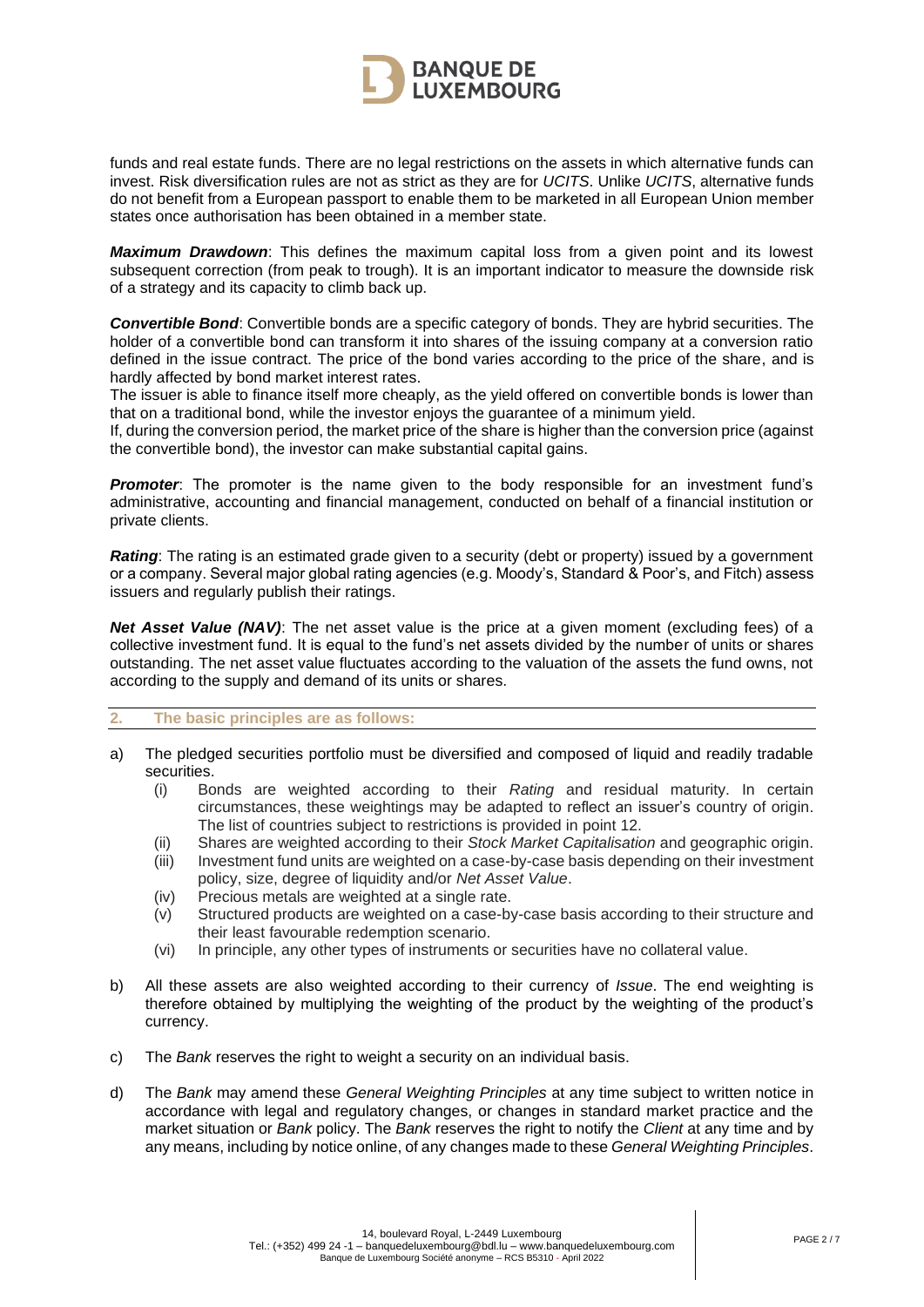

The weighting principles applicable to the various asset classes are detailed below. This information is provided on an indicative basis.

## **3. Bonds**

### **3.1. Government or supranational bonds**

| <b>Residual maturity</b> | 0-2 years | $2 - 5$<br>years | $5 - 20$<br>years | > 20 years |
|--------------------------|-----------|------------------|-------------------|------------|
| Aaa-Aa                   | 95%       | 90%              | 80%               | 75%        |
| A                        | 85%       | 80%              | 75%               | 65%        |
| Baa                      | 75%       | 70%              | 65%               | 45%        |
| Ba                       | 55%       | 45%              | 35%               | 0%         |
| B                        | 35%       | 25%              | $0\%$             | $0\%$      |

### **3.2. Corporate bonds**

| <b>Residual maturity</b> | $0 - 2$<br>years | $2 - 5$<br>years | 5-20 years | >20<br>years |
|--------------------------|------------------|------------------|------------|--------------|
| Aaa-Aa                   | 90%              | 85%              | 70%        | 50%          |
| A                        | 80%              | 75%              | 60%        | 40%          |
| Baa                      | 70%              | 65%              | 50%        | 30%          |
| Ba                       | 50%              | 40%              | 30%        | 0%           |
| B                        | 30%              | 20%              | $0\%$      | $0\%$        |

### **3.3. Bonds of issuers whose country of origin is included in the list provided in point 12 and/or with exposure to the countries included on that list.**

| <b>Residual maturity</b> | $0 - 2$<br>vears | $2 - 5$<br>vears | 5-20 years | >20<br>vears |
|--------------------------|------------------|------------------|------------|--------------|
|                          | 0%               | 0%               | $0\%$      | $0\%$        |

Subordinated debt is weighted according to the *Rating* of the *Issue* or the issuer's subordinated *Rating*. If this information is not available, the collateral value of the bond will be zero.

The *Bank* will automatically use *Ratings* from Moody's, where possible. Failing that, an equivalent *Rating* from another agency may be considered.

#### **4. Equities**

|                                                                           | Large caps<br>>EUR 10bn | Mid caps<br>EUR 10bn<br>> Cap<br>$>EUR$ 2bn | Small caps<br>EUR 2bn<br>> Cap<br>> EUR 500m |
|---------------------------------------------------------------------------|-------------------------|---------------------------------------------|----------------------------------------------|
| <b>Countries rated</b><br>Aaa-Aa-A                                        | 60%                     | 50%                                         | 30%                                          |
| Countries rated<br>Baa-Ba                                                 | 50%                     | 30%                                         | 0%                                           |
| <b>Companies</b><br>whose country of<br>origin is included<br>in the list | 0%                      | $0\%$                                       | $0\%$                                        |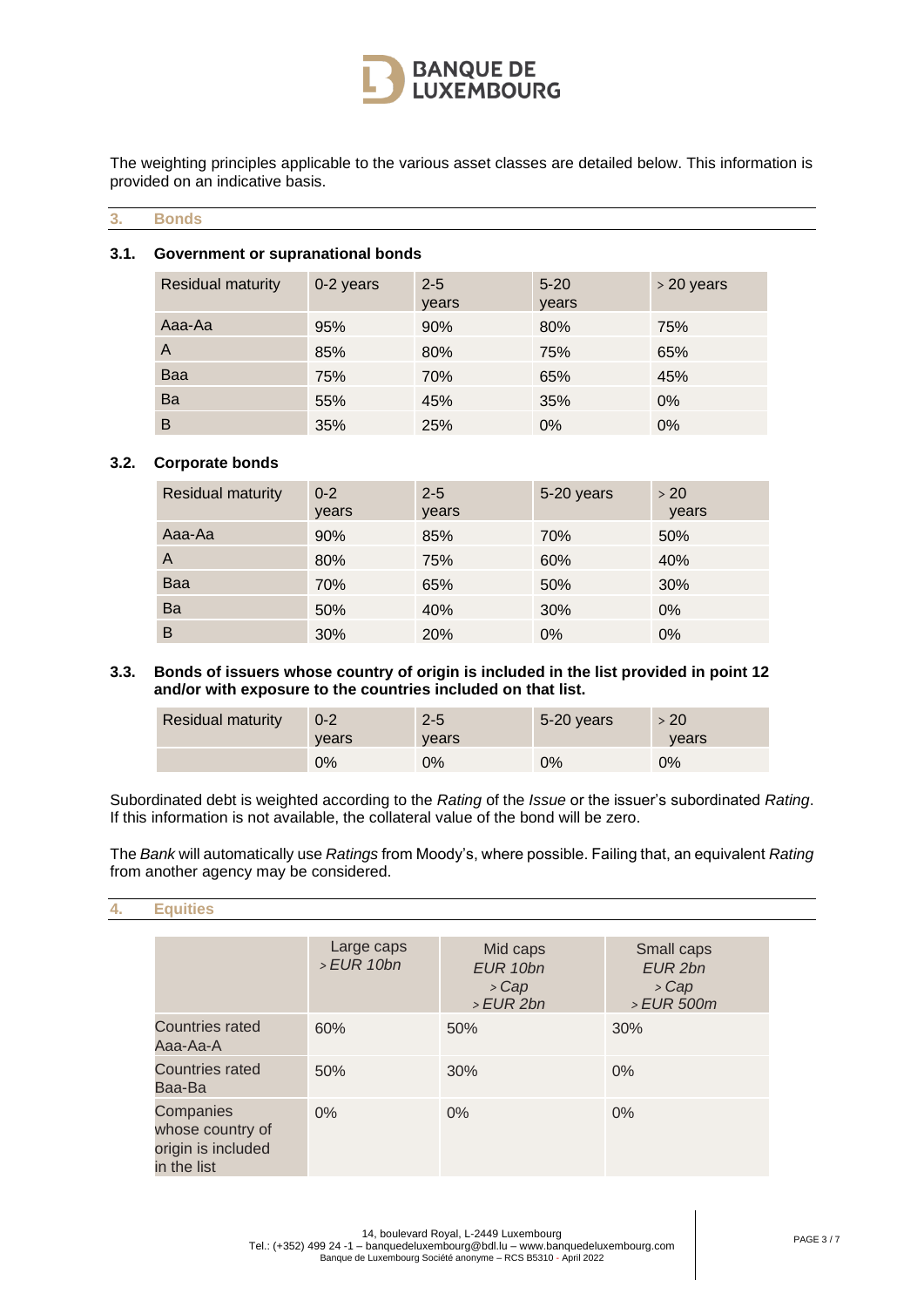

| provided in point<br>12 and/or with |  |  |
|-------------------------------------|--|--|
| exposure to the                     |  |  |
| countries                           |  |  |
| included on that                    |  |  |
| list.                               |  |  |

## **5. Convertible bonds**

For the weighting of *Convertible Bonds*, the weighting of the underlying asset (cf. rules applied to equities under point 4) as well as the weighting linked to the issuer's *Rating* (cf. rules applied to bonds under point 3) are considered. The lowest of these will be used as the weighting of the convertible bond.

### **6. Investment funds**

### **6.1. Banque de Luxembourg funds**

| <b>BL Corporate Bond Opportunities</b>          | 75% |
|-------------------------------------------------|-----|
| <b>BL Bond Dollar</b>                           | 85% |
| <b>BL Bond Euro</b>                             | 85% |
| <b>BL Global Bond Opportunities</b>             | 75% |
| <b>BL Bond Emerging Markets Sustainable</b>     | 60% |
| <b>BL Bond Emerging Markets Euro</b>            | 60% |
| <b>BL Equities America</b>                      | 60% |
| <b>BL Equities Asia</b>                         | 60% |
| <b>BL Equities Europe</b>                       | 60% |
| <b>BL Equities Japan</b>                        | 60% |
| <b>BL Equities Emerging Markets</b>             | 40% |
| <b>BL European Small &amp; Mid Caps</b>         | 60% |
| <b>BL American Small &amp; Mid Caps</b>         | 60% |
| <b>BL European Family Businesses</b>            | 60% |
| <b>BL Equities Dividend</b>                     | 60% |
| <b>BL Emerging Markets</b>                      | 60% |
| <b>BL Sustainable Horizon</b>                   | 60% |
| <b>BL Global Equities</b>                       | 60% |
| <b>BL Global 30</b>                             | 75% |
| <b>BL Global 50</b>                             | 70% |
| <b>BL Global 75</b>                             | 65% |
| <b>BL Global Flexible</b>                       | 65% |
| <b>BL Fund Selection Equities</b>               | 60% |
| <b>BL Fund Selection 0-50</b>                   | 75% |
| <b>BL Fund Selection 50-100</b>                 | 65% |
| <b>BL Fund Selection Smart Evolution</b>        | 60% |
| <b>BL Fund Selection Alternative Strategies</b> | 65% |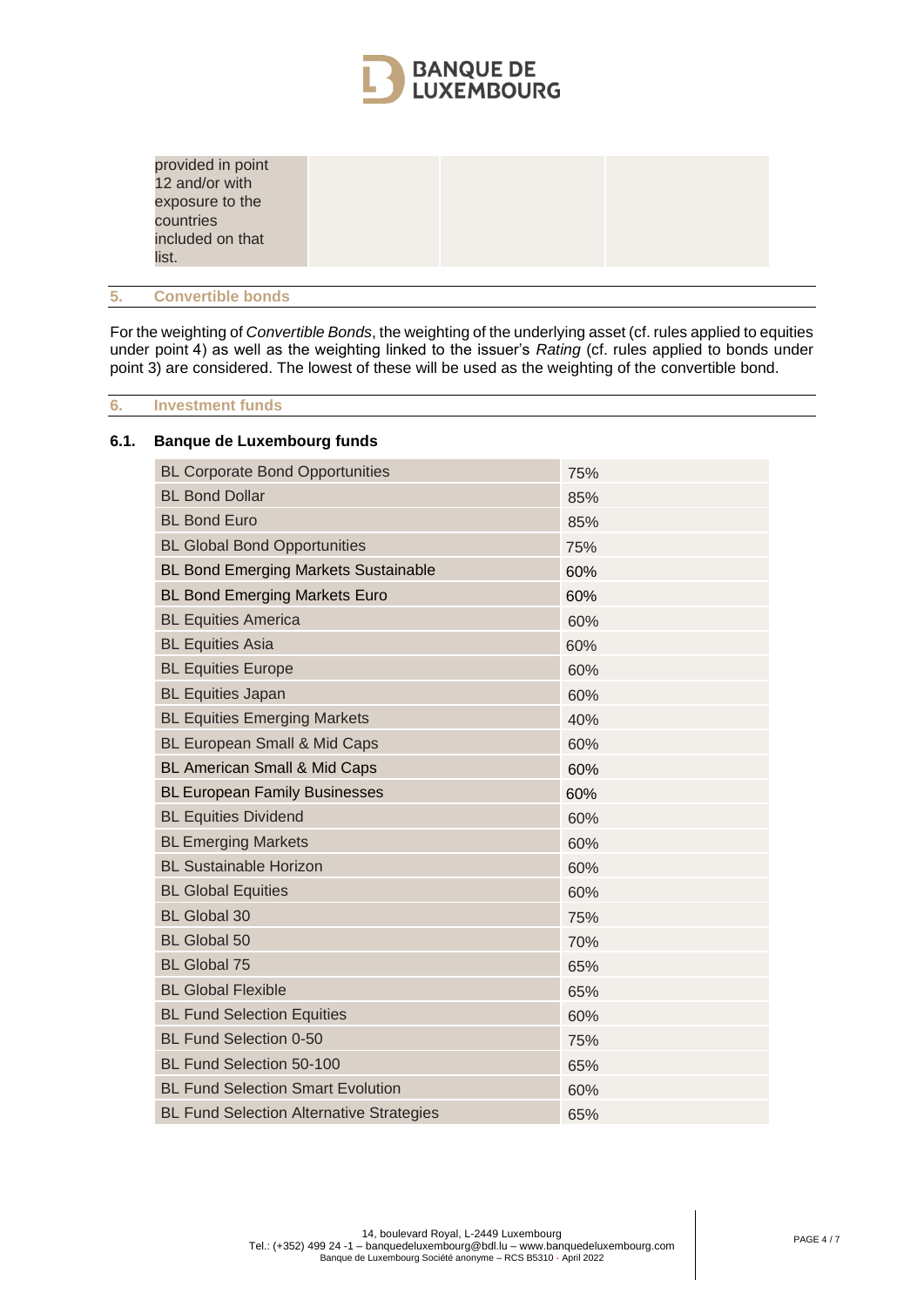

## **6.2. Cigogne funds**

| Cigogne ABS/MBS Arbitrage             | 60% |
|---------------------------------------|-----|
| Cigogne Convertible Arbitrage         | 60% |
| Cigogne Credit Arbitrage              | 60% |
| Cigogne Fixed Income Arbitrage        | 50% |
| Cigogne UCITS M&A Arbitrage           | 60% |
| Cigogne M&A Arbitrage                 | 50% |
| <b>Stork Dynamic Multi Strategies</b> | 65% |

## **6.3. External funds**

*UCITS Funds* are weighted according to their composition and characteristics. The following maximum weightings by type of fund are applied:

| Money market fund        | max 90%    |
|--------------------------|------------|
| Bond fund                | max 70%    |
| Mixed fund               | max 70%    |
| <b>Alternative Funds</b> | max 70%    |
| <b>Equity funds</b>      | $max 50\%$ |

These weightings may be reduced according to following criteria: breakdown by maturity, quality of the underlying bond issuers, geographic distribution of the fund's securities, and the fund's *Maximum Drawdown*. The weighting will also be reduced if the size of the fund is less than EUR 50,000,000 or if its *Net Asset Value* is not calculated daily.

*Non-UCITS Funds* are weighted at 0% by default. In some circumstances, a case-by-case weighting based on the above methodology may be applied.

## **7. Portfolio management mandates**

The portfolios under a Banque de Luxembourg portfolio management mandate will be globally weighted according to the strategy:

| Strategy        | Weighting |
|-----------------|-----------|
| Defensive       | 80%       |
| Conservative    | 75%       |
| <b>Balanced</b> | 70%       |
| Dynamic         | 65%       |
| Growth          | 60%       |

\* The "Defensive" strategy is not available for portfolio management mandates in BL Funds.

#### **8. Precious metals**

Precious metals are weighted at 50% of their portfolio value.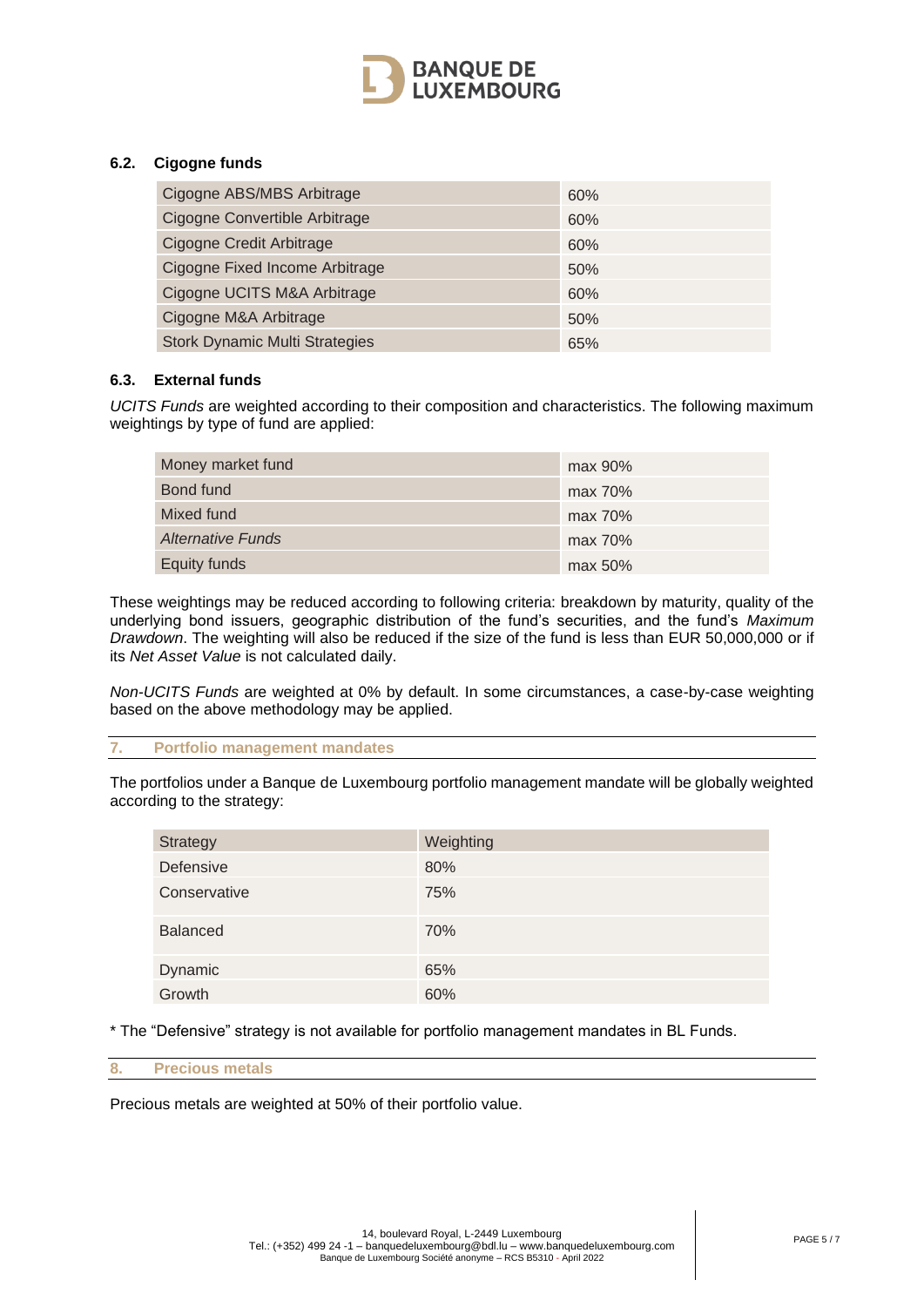

### **9. Structured products**

### **9.1. Structured products issued by Banque de Luxembourg or the Crédit Mutuel-CIC group**

| Structured products with capital<br>quarantee          | 90% x capital guarantee percentage                                                                                                                          |
|--------------------------------------------------------|-------------------------------------------------------------------------------------------------------------------------------------------------------------|
| <b>CLN (Credit Linked Note)</b>                        | 90% x percentage applicable to the underlying asset<br>(the least favourable if there are several underlying<br>assets) based on the corporate bonds table. |
| Dual-currency products                                 | 80%                                                                                                                                                         |
| Other<br>products<br>(with<br>no<br>downside leverage) | Based on the riskiest underlying asset, liquidity and the<br>complexity of the redemption formula. The maximum<br>weighting is 50%.                         |

All percentages are rounded down to the nearest multiple of 5%.

#### **9.2. Structured products issued by third parties**

| Structured products with capital<br>guarantee | Capital guarantee percentage x percentage<br>applicable to the issuer of the structured product<br>based on the corporate bonds table                                                                                      |
|-----------------------------------------------|----------------------------------------------------------------------------------------------------------------------------------------------------------------------------------------------------------------------------|
| <b>CLN (Credit Linked Note)</b>               | Percentage applicable to the issuer based on the<br>corporate bonds table x percentage applicable to<br>the entity on which the CLN is based (least<br>favourable if several underlying assets) based on<br>the same table |
| Other products (with no downside<br>leverage) | According to the riskiest underlying asset, liquidity,<br>the complexity of the redemption formula and the<br>quality of the issuer. The maximum weighting is<br>50%.                                                      |

All percentages are rounded down to the nearest multiple of 5%.

#### **10. Currency/cash weighting**

Cash and all assets are also weighted according to their currency of *Issue*. The end weighting is obtained by multiplying the weighting of the product by the weighting of the product's currency. Currencies must be freely tradable to be eligible. There are two categories:

- a) FX 1 list Major currencies, weighted at 100%:
- EUR, USD, AUD, CAD, HKD, NZD, SGD, JPY, DKK, NOK, SEK, CHF and GBP
- b) FX 2 list More volatile currencies, weighted at 50%:
	- CZK, HUF, PLN, ZAR, TRY, BRL, MYR, THB, IDR, INR and MXN
- c) Any currency not included on the FX 1 or FX 2 list is weighted at 0%.

If some or all of the portfolio positions are denominated in a different currency from that of the loan, the collateral value of those positions is reduced by 10% to allow for the currency risk.